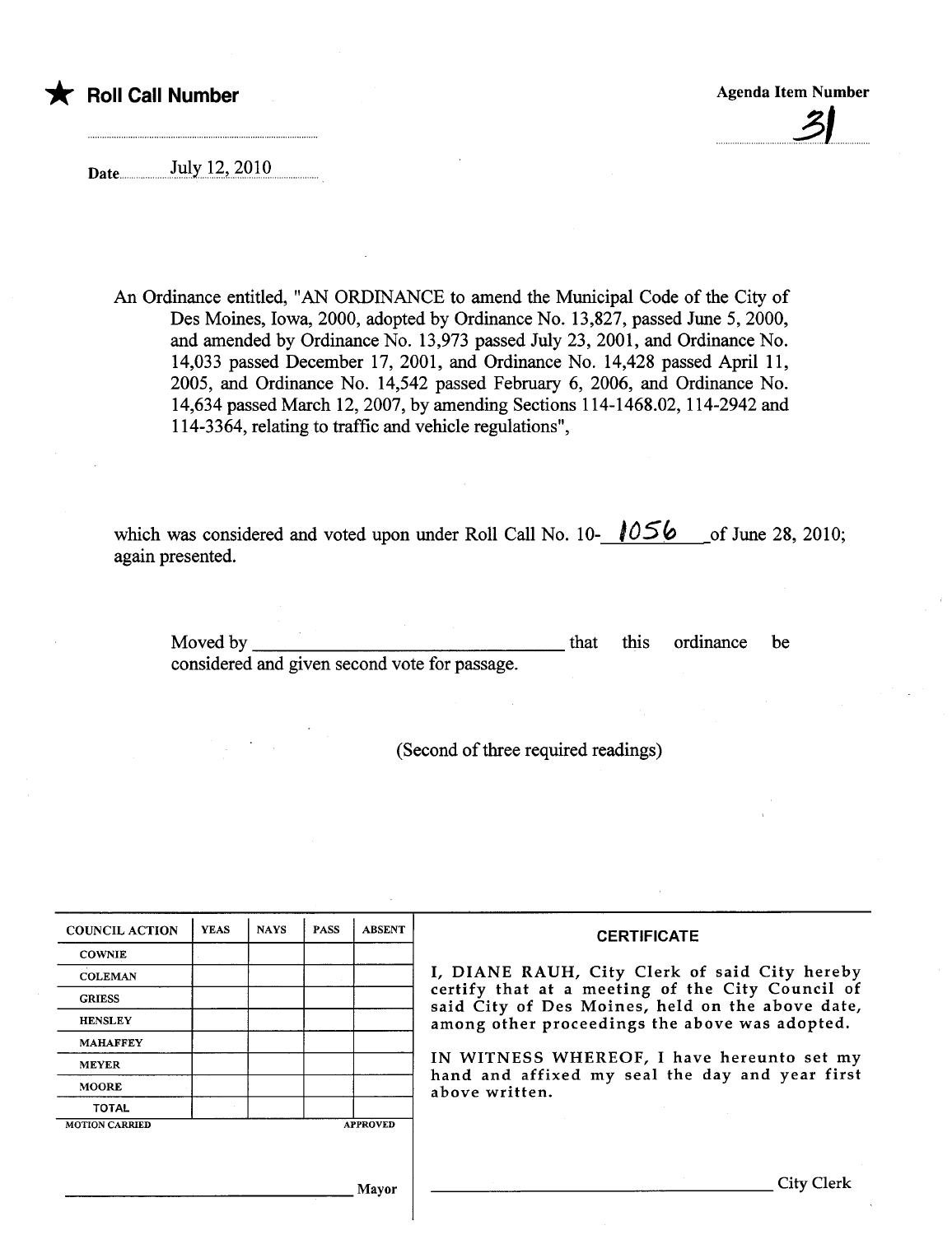SUMMARY OF ORDINANCE NO.  $\qquad \qquad$ 

10-109<br>|<br>|3<br>| AN ORDINANCE to amend the Municipal Code of the City of Des Moines, Iowa, 2000, adopted by Ordiance No. 13,827, passed June 5, 2000, as heretofore amended, by amendig Chapter 114 Traffic & Vehicle Regulations as summarized below. The complete text of the ordinance is available in the City of Des Moines City Clerk's Office, 400 Robert D. Ray Drive, Des Moines, Iowa, or on the City of Des Moines' website at ww.dmgov.org.

## DES MOINES TRAFFIC REGULATION CHANGES

Amending Chapter 114 of the Municipal Code regarding traffic regulation changes as follows:

- A. Two-Sided Parking Restriction-200-400 Block of East Kenyon Avenue
- B. Reverse Parking Restriction-50<sup>th</sup> Street between Madison and Aurora Avenues
- C. Request for Traffic Signals 7th Street and Laurel Street

FORM APPROVED:

وللواعظ وأعليتها والملتان

 $K.$  Massac

Katharine Massier, Assistant City Attorney

T.M. Franklin Cownie, Mayor

Attest:

I, Diane Rauh, City Clerk of the City of Des Moines, Iowa, hereby certify that the above and foregoing is a summary of Ordinance No. , passed by the City Council of said City on , signed by the Mayor on  $\qquad \qquad$ , and published as provided by law in the Business Record on \_\_\_\_\_\_\_\_\_\_\_\_\_\_\_\_\_\_\_\_\_\_. Authorized by Publication Order No.

Diane Rauh, City Clerk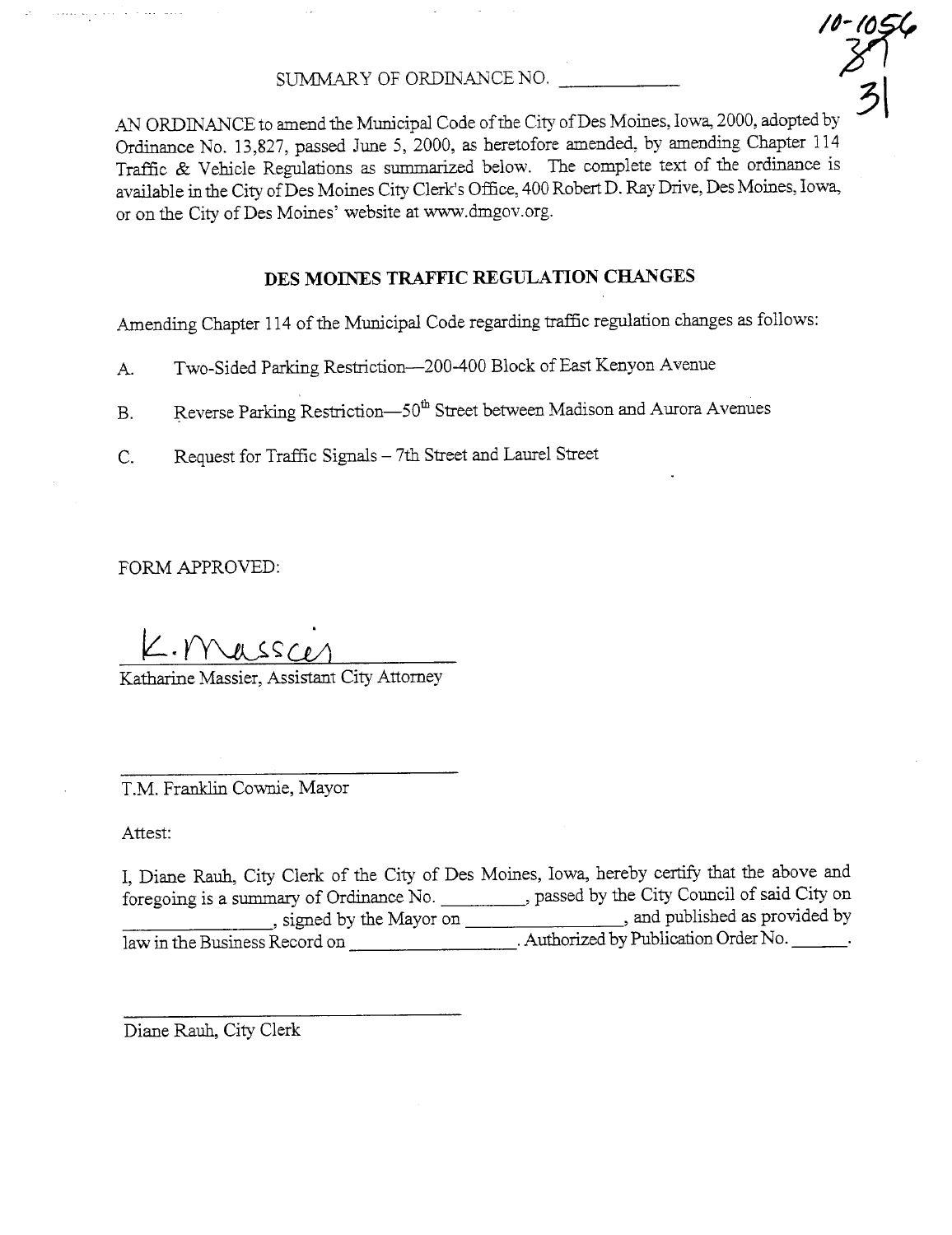

# AGENDA HEADING:

Amending Chapter 114 of the Municipal Code regarding traffic regulation changes as follows:

- A. Two-Sided Parking Restriction-200-400 Block of East Kenyon Avenue
- B. Reverse Parking Restriction-50th Street between Madison and Aurora Avenues
- C. Request for Traffic Signals 7th Street and Laurel Street

# SYNOPSIS:

Recommend approval of the Traffic Safety Committee recommendations, including first reading of the Ordinance regarding the traffic regulation changes.

# FISCAL IMPACT:

Amount: Minor costs for signing modifications.

Funding Source: 2009-2010 Operating Budget, Page 93, Engineering Department Traffic & Transportation - Sign Installation and Maintenance, ENG 100413.

Amount: \$185,000 for  $7<sup>th</sup>$  & Laurel Street traffic signal, including temporary signal.

Funding Source: \$75,000 State Traffic Safety funds (anticipated) \$7,500 DMACC (committed) \$102,500 2011-2012 CIP, Page Street Improvements - 12, City-wide Signals, Channelization and School Crossing Protection Program, TFC091.

# ADDITIONAL INFORMATION:

A. Staff received a neighborhood petition from residents along East Kenyon A venue requesting that parking be prohibited on the south side of the street between House No. 239 and House No. 414. The primary reason was because of a hillcrest in the street. Parking is currently prohibited on the north side of the street, so the neighborhood request will result in no parking allowed on the street in this area.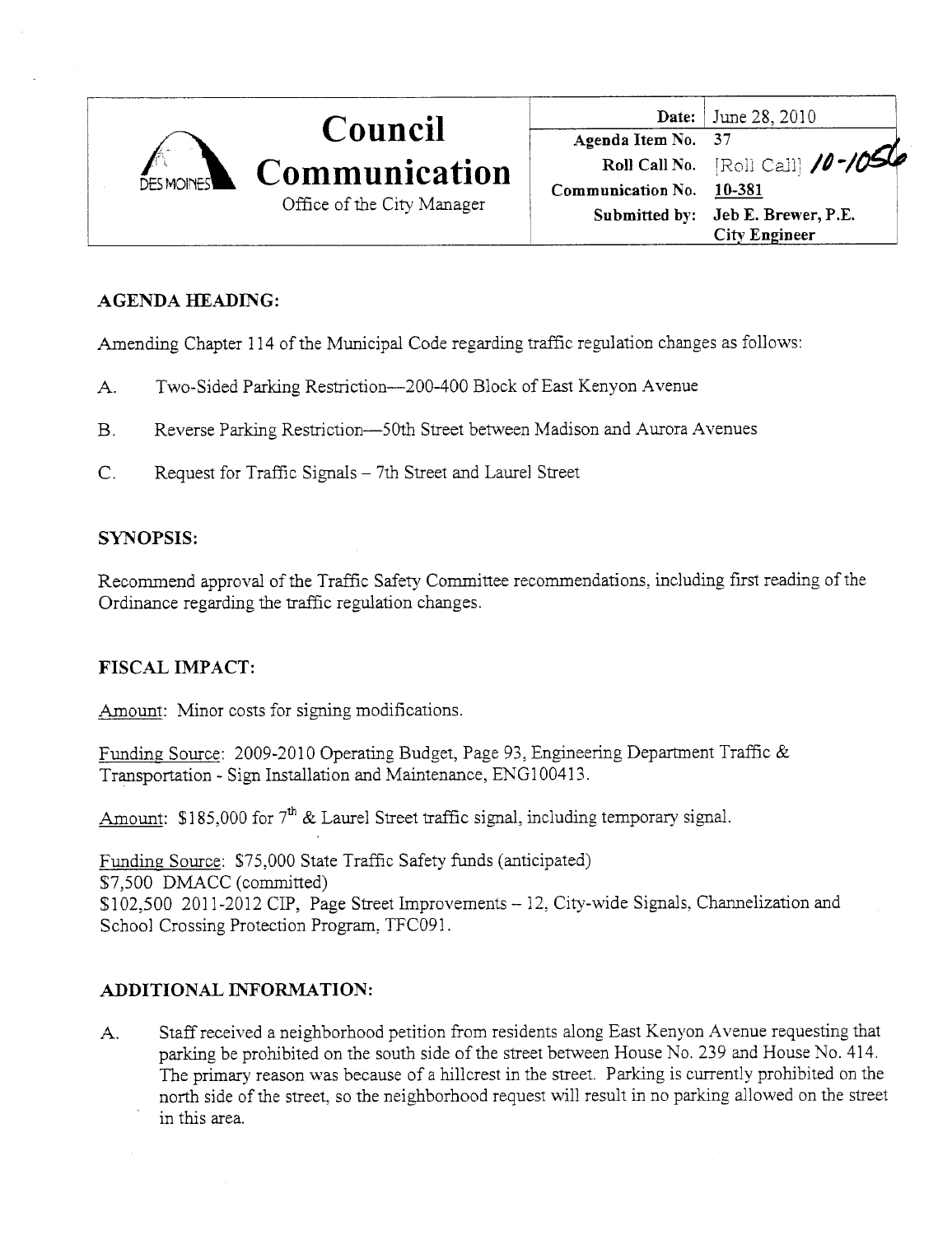A notification letter was sent to each of the directly-affected residents regarding this parking request. An e-mail response was received from the property owner of 242 and 246 E Kenyon Avenue. This property owner was not in favor of removing the parking from in front of his duplexes, fearing the loss of his tenants or the loss of income due to the inability to rent them at the curent rate. Based on the majority petition of the directly-affected residents, staff recommended that the proposed parking restriction be approved.

At their June 8, 2010 meeting, the Traffic Safety Commttee considered the petition, input from several residents in favor of the petition to remove parking, and the email opposed to removing parking. The Committee approved a motion to restrict parking on both sides of E Kenyon Avenue from 239 East Kenyon Avenue to just east of 337 East Kenyon Avenue. The following revision to the Municipal Code is necessary to place ths parking restriction into effect.

Sec. 114-3364. East Kenyon Avenue--South Union Street to Southeast Thirty-second Street.

East Kenyon Avenue, on the south side. from a point 600 feet east of Southeast First Court to a point 725 feet east thereof, no parking any time.

B. Staff received a neighborhood petition from residents along 50th Street, requesting that parking be switched to the east side of the street between Madison Avenue and Aurora Avenue. Parking is currently allowed only on the west side of the street. The Hoover High School athletic field and the City's Northwest Aquatic Center are located along the east side of this block. When nonresidents come to those facilities, especially the athetic field and stadium, they often park parially blocking the drveways

A notification letter was sent to each of the directly-affected residents regarding this parking request. Based on the support of the directly-affected residents, staff recommended that the proposed parking restriction be approved.

At their June 8, 2010 meeting, the Traffic Safety Committee made a motion to approved staff's recommendation to reverse the parking from the west side to the east side of  $50^{th}$  Street between Madison Avenue and Aurora Avenue. The motion passed 8:0. The following revisions to the Municipal Code are necessary to place this parking restriction into effect.

Sec. 114-2942. Fiftieth Street--Wood1and Avenue to Meredith Drive.

Fiftieth Street, on the east side, from Franklin Avenue to a point 50 feet north of Madison Avenue Aurora Avenue, no parking any time.

Fiftieth Street. on the west side. from Madison Avenue to Aurora Avenue. no parking any time.

Fiftieth Street, on the east side, from a point 290 feet north of Madison Avenue to a point 120 feet north thereof, no parking any time.

Fiftieth Street. on the east side. from a point 490 feet north of Madison Avenue to a point 120 feet north thereof, no parking any time.

Fiftieth Street. on the east side. from Aurora Avenue to a point 50 feet south thereof. no parking any time.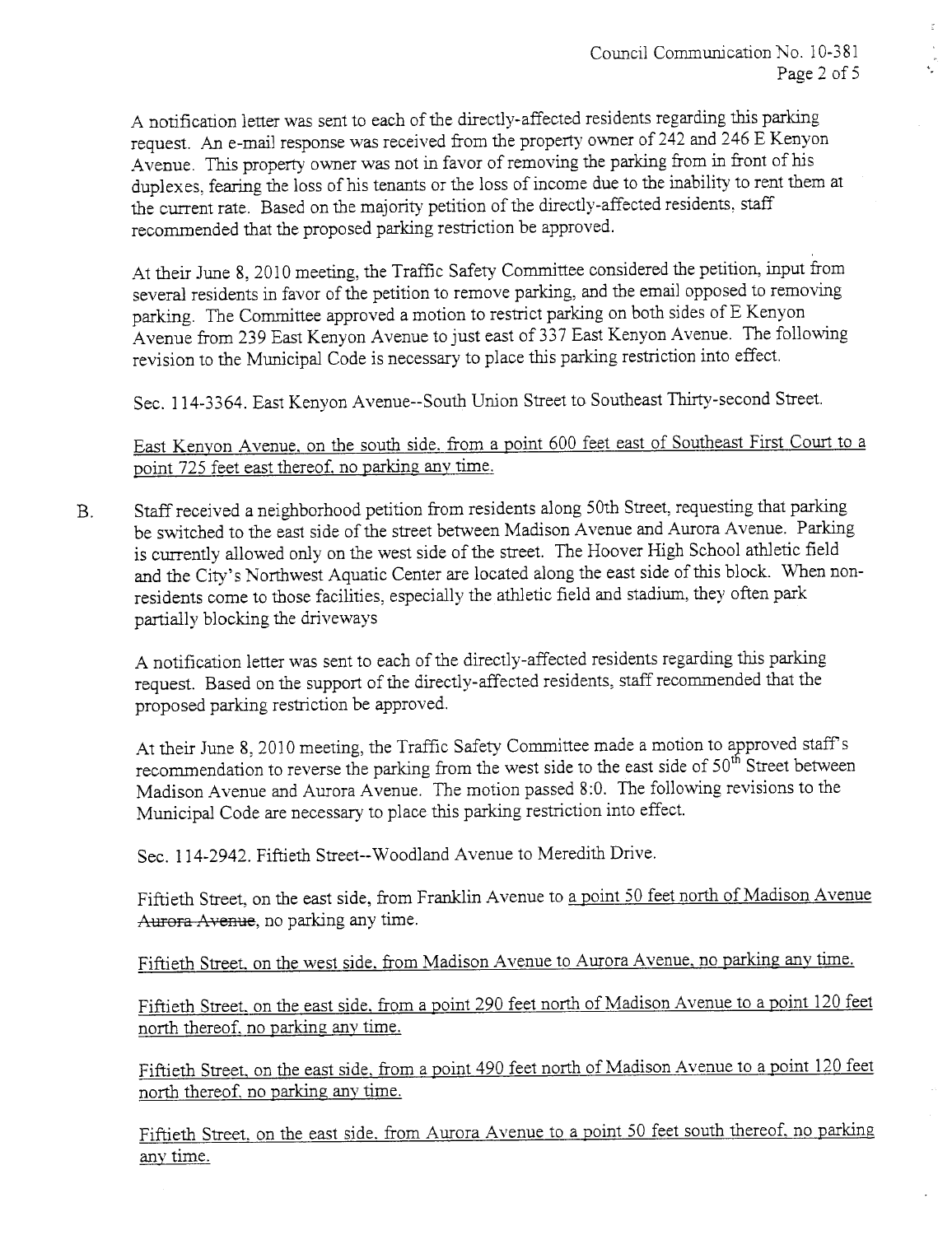C. Staff has worked with Des Moines Area Community College (DMACC) representatives concerning traffic issues at the intersection of  $7<sup>th</sup>$  Street and Laurel Street, which is the main entrance to the Des Moines campus of DMACC. Enrollment at the DMACC Urban Campus has increased dramatically, from less than 2,000 students in 1998 to nearly 7,000 students this year, and continues to increase anualy. The main entrance and exit for those students is the intersection of  $7<sup>th</sup>$  & Laurel. In addition, a number of the students commute to the campus on DART buses, which requires them to cross  $7<sup>th</sup>$  Street as a pedestrian. Several of those students are confined to wheelchairs, so the crossing is particularly difficult for them.

Laurel Street is the first east-west street north of I-235, and provides a major connection to the Mercy Medical Complex as well as the main entrance to DMACC. There is a traffic signal at  $6<sup>th</sup>$  and Laurel, but the intersection at  $7<sup>th</sup>$  just has a stop sign for Laurel. Seventh Street splits south of University Avenue to form the southbound one-way street to pair with northbound  $6<sup>th</sup>$  Avenue. Seventh Street curves just north of Laurel, so sight distance from Laurel to enter or cross  $7<sup>th</sup>$  Street is limited.

Traffic counts taken in late April of 2010 show about 8,300 vehicles per day (vpd) on 7<sup>th</sup> Street, with approximately 3,600 vpd on the east leg of Laurel and 1,700 vpd on the west leg, which is the DMACC entrance. The  $85<sup>th</sup>$  percentile speed on  $7<sup>th</sup>$  Street approaching the intersection is 31 mph, but due to the curvature of the road on this approach, the vehicles appear to arrive at the intersection very quickly, and it is also somewhat difficult to accurately judge the speed of approaching vehicles. The traffic signal at  $6<sup>th</sup>$  and Laurel creates queues of vehicles arriving at  $7<sup>th</sup>$  Street, and during the morning and afternoon peak traffic periods, it is difficult for those vehicles to enter or cross  $7<sup>th</sup>$ , resulting in considerable delay for these motorists.

Overall, the crash history at ths intersection has not been excessive, with a total of 14 crashes during the five-year period 2005-2009. The crash rate is also below average, with a rate of 0.66/MEV (million entering vehicles). Seven of the crashes were right-angle crashes. There were also six left-turning crashes between westbound vehicles on Laurel turning left onto  $7<sup>th</sup>$  Street and eastbound vehicles from the DMACC drive.

Traffic and Transportation staff completed a traffic signal warrant analysis of this intersection, and found that the traffic volumes and patterns did not fully meet any of the individual signal warrants. Warrant 1 is the primary warrant, which requires minimum traffic volumes on both the major street and the side street for a total of at least eight hours on an average day. Laurel Street meets the minum side street volume of 150 vehicles per hour for 12 hours, and exceeds that volume by at least 37% for eight hours. Seventh Street meets the minimum major street volume for three of the required hours, but is within 90% of the minimum volume for eight hours.

Based on (1) the combination of traffic volumes well over minimum values on Laurel and at 90% or more on  $7<sup>th</sup>$  Street, (2) the limited sight distance due to the curving approach on  $7<sup>th</sup>$  Street, (3) the pattern of crashes at the intersection, (4) the long queues and delays on Laurel, and (5) the need to provide improved pedestrian crossing opportunities, it is recommended that a traffic signal be installed at this intersection. This signal should be interconnected to the signals at  $6<sup>th</sup>$ and Laurel and at  $7<sup>th</sup>$  and I-235. In addition, an advance flasher and warning sign should be considered on  $7<sup>th</sup>$  Street approaching the intersection to alert southbound traffic of this signal, due to the limited sight distance.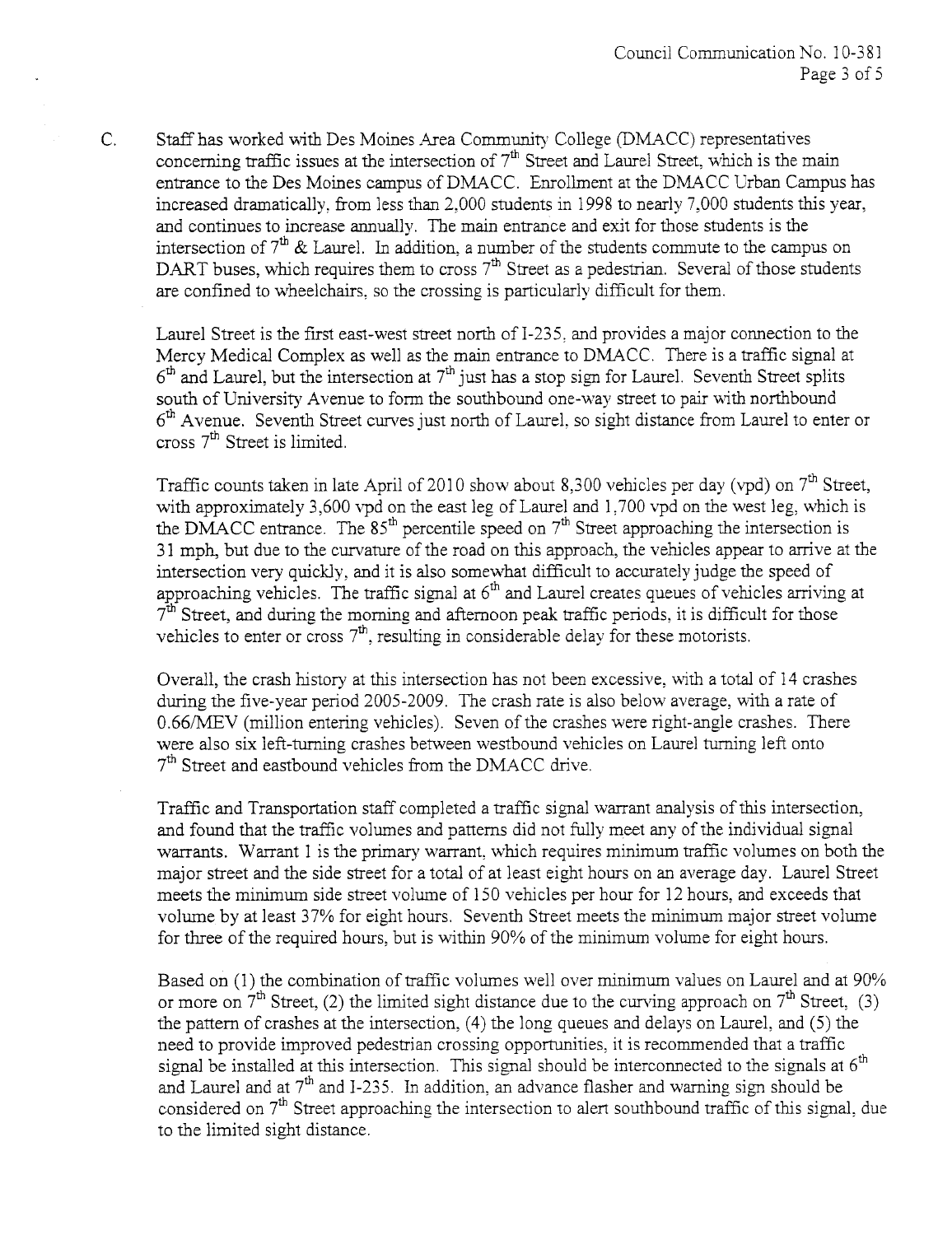At the June 14,2010 meetig, by Roll Call Number 10-884, the City Council approved a recommendation to submit an application for state safety funds for this proposed traffic signal installation. DMACC has indicated a very strong interest in having at least a temporary signal installed by the start of fall classes, and has agreed to contribute \$7,500 toward the cost of this temporary signal, which is estimated to cost about \$15,000. The permanent signal is estimated to cost approximately \$150,000 and it is expected that 50% of that cost can be provided with State traffic safety funds.

At their June 8, 2010 meeting, the Traffic Safety Committee approved a motion to install a permanent traffic signal at the intersection of  $7<sup>th</sup>$  Street and Laurel Street, and to further install a temporary signal prior to the beginning of fall classes at DMACC.

The following ordinance change is necessary to implement a traffic signal at this intersection.

#### Sec. 114-1468.02. Laurel Street.

Laurel Street and Seventh Street, traffic control signal.

## PREVIOUS COUNCIL ACTION(S):

Date: June 14,2010

Roll Call Number: 10-884

Action: Approving FY2012 Traffic Safety Fund Applications to the Iowa Department of Transportation. (Council Communication No. 10-336) Moved by Hensley to adopt. Motion Carried 7-0.

## BOARD/COMMISSION ACTION(S): TRAFFIC SAFETY COMMITTEE

Date: June 8, 2010

#### Roll Call Number: N/A

Action: Sgt. Jack Beardsley made a motion to restrict parking on the south side of E Kenyon Avenue from 239 E Kenyon Avenue to just east of 337 E Kenyon Avenue. Seconded by Scott Galenbeck. George Robinson was opposed. Motion passed 7:1.

Date: June 8,2010

Roll Call Number: N/A

Action: Kevin Wiliamson made a motion to approve staff s recommendation that parking be switched from the west side to the east side of  $50<sup>th</sup>$  Street between Madison Avenue and Aurora Avenue. Seconded by George Robinson. Motion passed 8:0.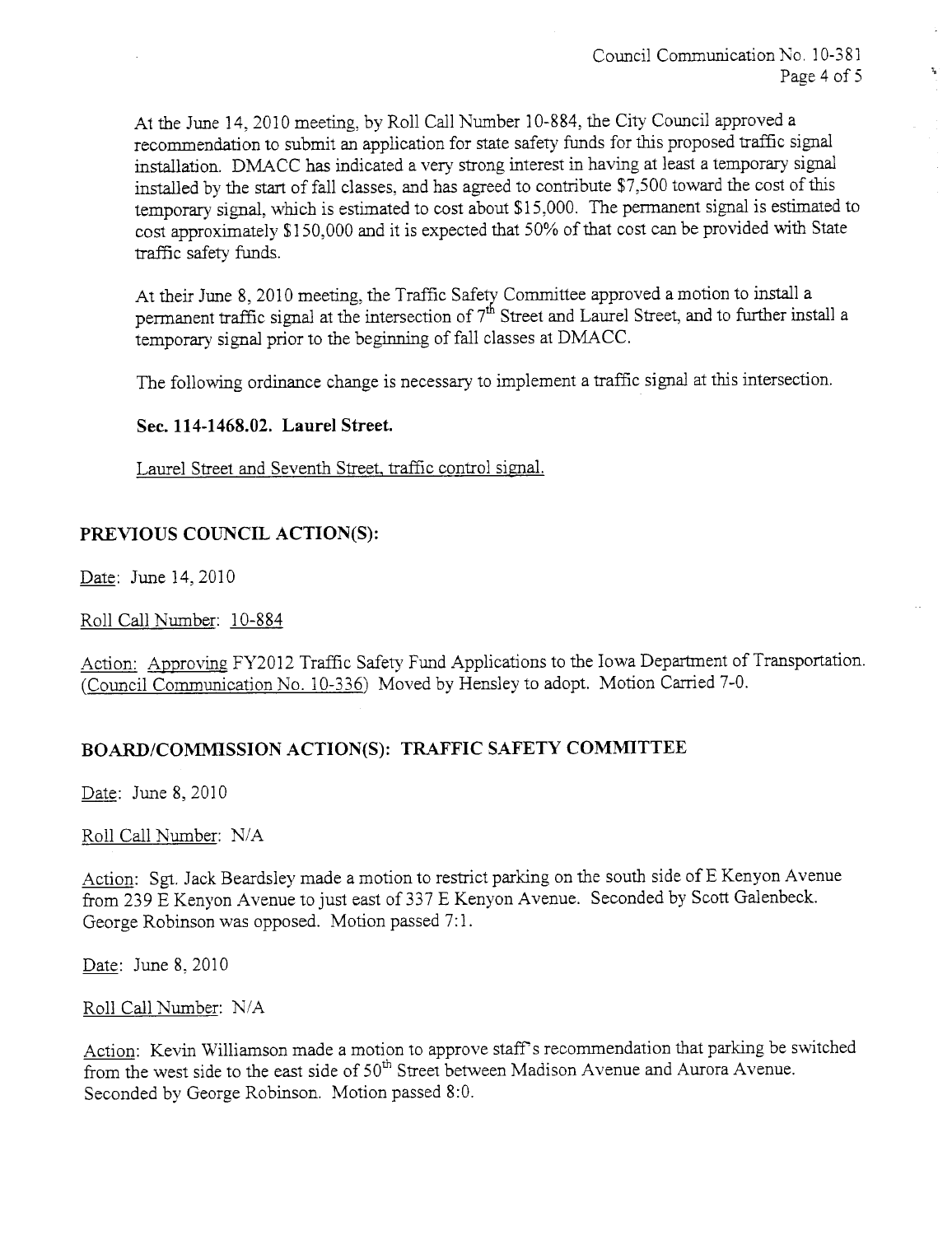Date: June 8, 2010

Roll Call Number: N/A

Action: George Robinson made a motion to approve staff's recommendation for installation of a permanent traffic signal at the intersection of  $7<sup>th</sup>$  and Laurel and staff's further recommendation that a temporary signal be installed prior to the beginning of fall classes at DMACC. Seconded by Kevin Wiliamson.

## ANTICIPATED ACTIONS AND FUTURE COMMITMENTS:

Second and third readings of Ordinance.

For more information on this and other agenda items, please call the City Clerk's Office at 515-283-4209 or visit the Clerk's Office on the second floor of City Hall, 400 Robert D. Ray Drive. Council agendas are available to the public at the City Clerk's Office on Thursday afternoon preceding Monday's Council meeting. Citizens can also request to receive meeting notices and agendas by email by calling the Clerk's Office or sending their request via email to cityclerk@dmgov.org.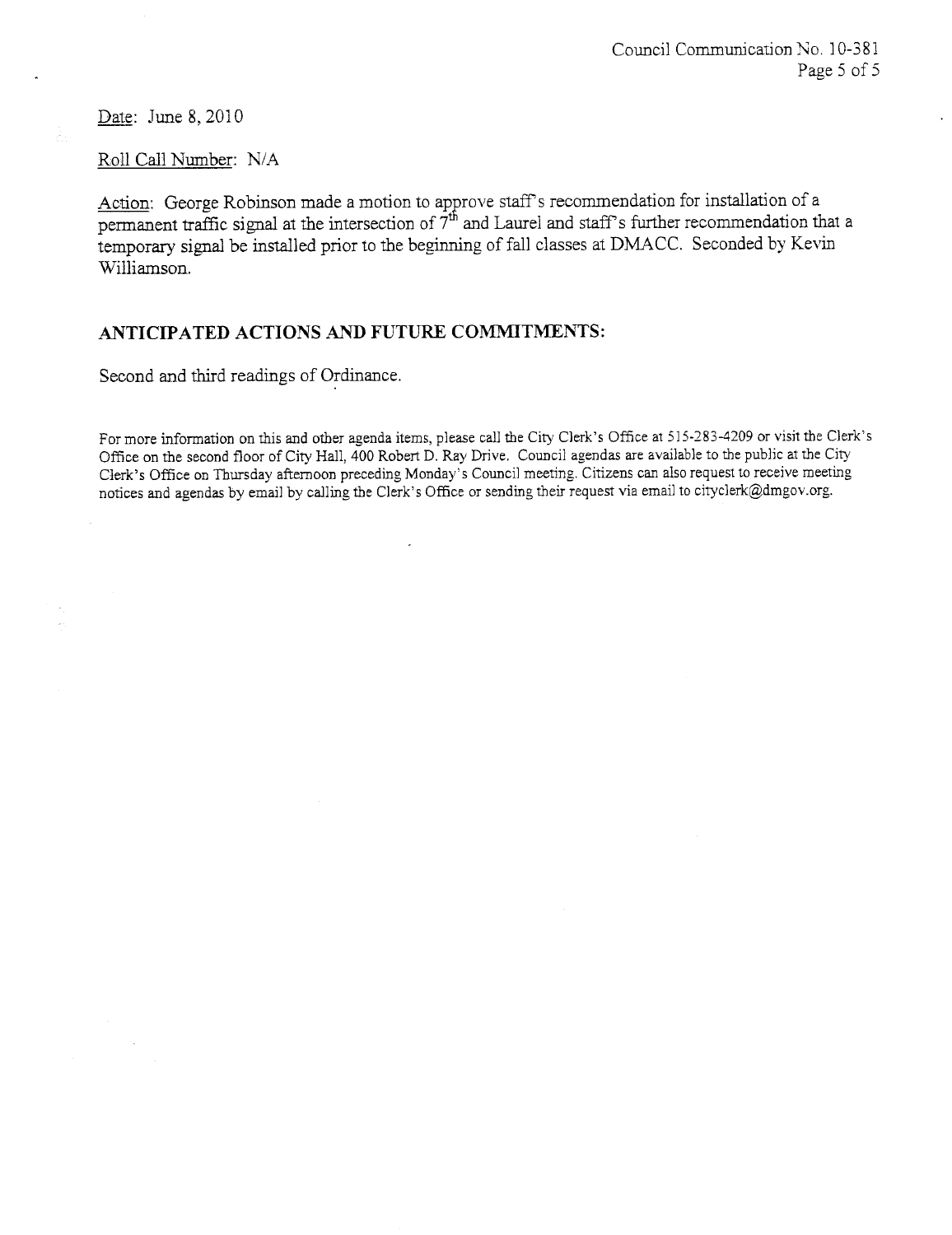$+0 - 1056$ 

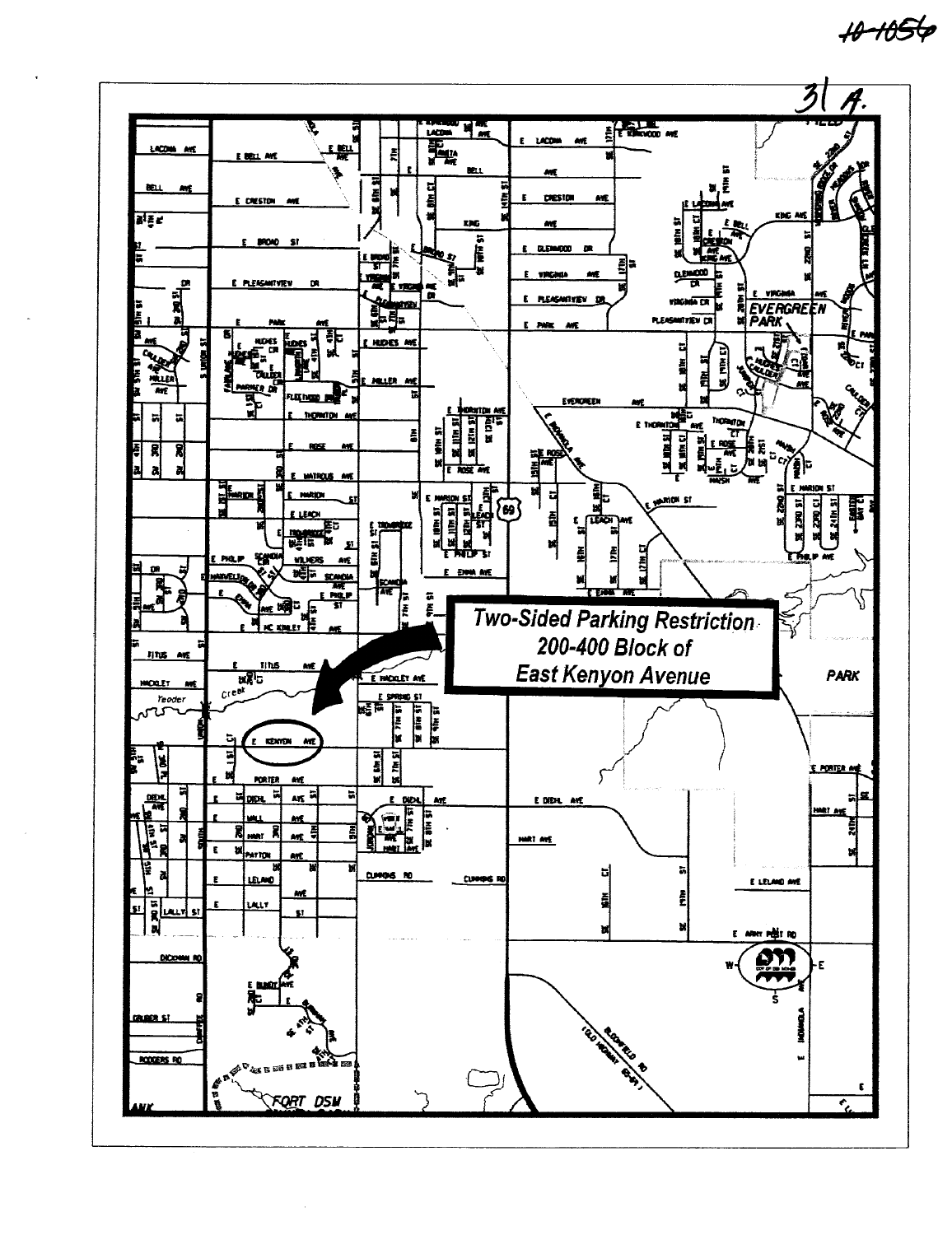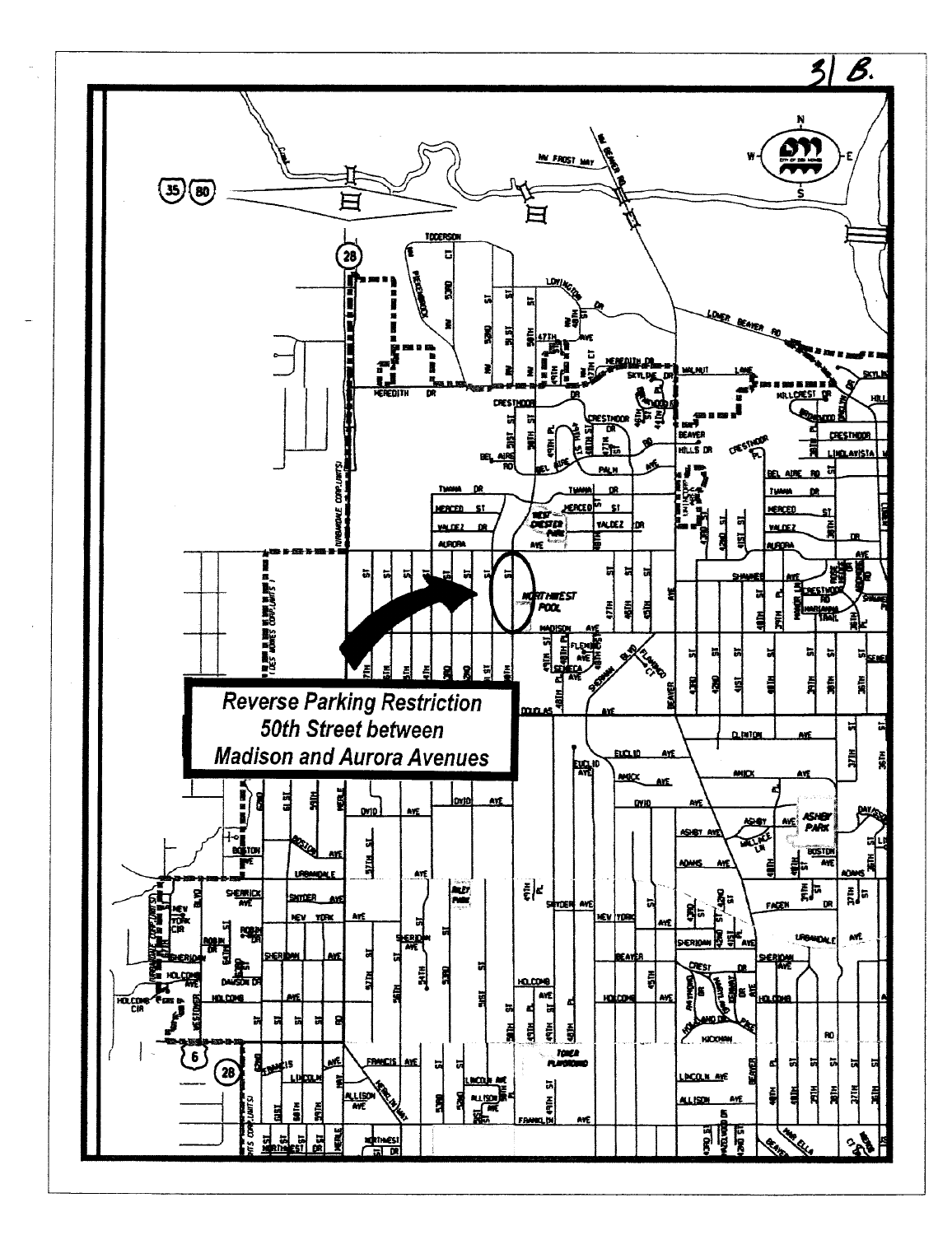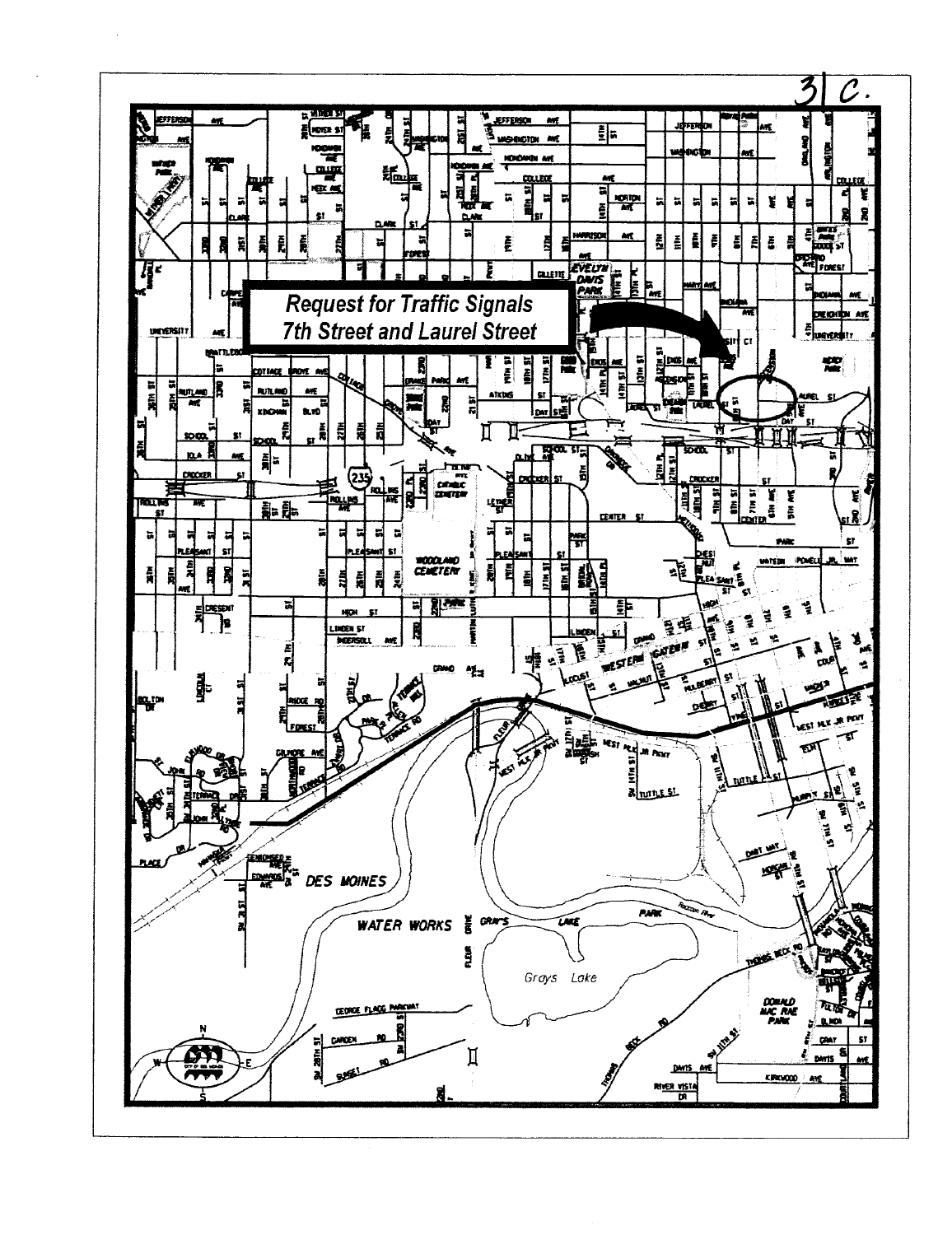ORDINANCE NO.

AN ORDINANCE to amend the Municipal Code of the City of Des Moines, Iowa, 2000, adopted by Ordinance No. 13,827, passed June 5, 2000, and amended by Ordinance No. 13,973 passed July 23, 2001, and Ordinance No. 14,033 passed December 17, 2001, and Ordinance No. 14,428 passed April 11, 2005, and Ordinance No. 14,542 passed February 6, 2006, and Ordinance No. 14,634 passed March 12, 2007, by amending Sections 114-1468.02, 114- 2942 and 114-3364, relating to traffic and vehicle regulations.

 $\frac{10-10}{2}$ 

 $\mathcal{Z}^{\perp}$ 

Be It Ordained by the City Council of the City of Des Moines, Iowa:

Section 1. That the Municipal Code of the City of Des Moines, Iowa, 2000, adopted by Ordinance No. 13,827, passed June 5, 2000, and amended by Ordinance No. 13,973 passed July 23, 2001, and Ordinance No. 14,033 passed December 17, 2001, and Ordinance No. 14,428 passed April 11, 2005, and Ordinance No. 14,542 passed February 6, 2006, and Ordinance No. 14,634 passed March 12, 2007, is hereby amended by amending Sections 114-1468.02, 114-2942 and 114-3364, relating to traffic and vehicle regulations, as follows:

Sec. 114 - 1468.02. Laurel Street. Laurel Street and Sixth Avenue, traffic control signal. Laurel Street and Seventh Street, traffic control signal.

Sec. 114-2942. Fiftieth Street--Woodland Avenue to Meredith Drive. Fiftieth Street, on the east side, from Woodland Avenue to Pleasant Street, no parking any time.

Fiftieth Street, on the west side, from a point 50 feet south of Hickman Road to a point 50 feet north of Hickman Road, no parking any time.

Fiftieth Street, on the east side, from Franklin Avenue to a point 50 feet north of Madison AvenueAurora Avenue, no parking any time.

Fiftieth Street, on the west side, from Urbandale Avenue to a point 65 feet south thereof, no parking any time.

Fiftieth Street, on the west side, from Douglas Avenue to a point 50 feet south thereof, no parking any time.

Fiftieth Street, on the west side, from Douglas Avenue to a point 50 feet south of Madison Avenue, no parking 7:00 a.m. to 6:00 p.m., Monday through Friday.

Fiftieth Street, on the west side, from Madison Avenue to a point 50 feet south thereof, no parking any time.

Fiftieth Street, on the west side, from Madison Avenue to Aurora Avenue, no parking any time.

Fiftieth Street, on the east side, from a point 290 feet north of Madison Avenue to a point 120 feet north thereof, no parking any time.

Fiftieth Street, on the east side, from a point 490 feet north of Madison Avenue to a point 120 feet north thereof, no parking any time.